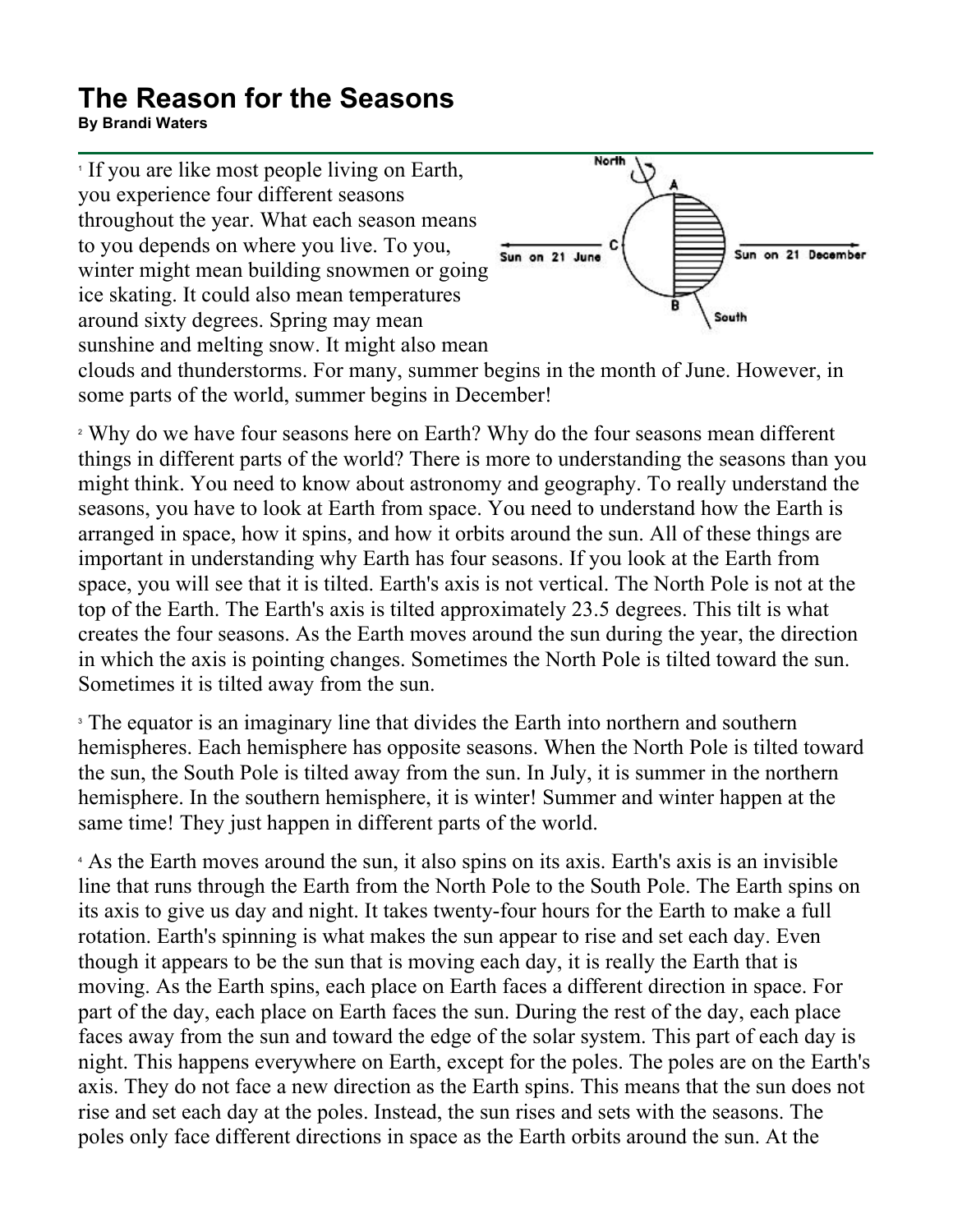poles, there is one sunrise and one sunset each year! They occur at the time of the spring and autumnal equinoxes. An equinox occurs when the Earth's axis neither points toward the sun nor away from it. On an equinox, the poles lie on the border where night changes to day. The sun rises on the spring equinox and shines all summer long. It sets on the autumnal equinox during the fall. Winter is like a very long night. There is no sun.

<sup>5</sup> Summer means warmer weather and longer days in most places on Earth. The amount of daylight in a day varies a lot. It all depends on where you are. Near the equator, the days are about the same length year round. Each day is about twelve hours long. The days last a few minutes longer during the summer and are a few minutes shorter during the winter. As you move from the equator toward the poles, the days during the summer become longer. The days during the winter become shorter. A summer day in Hawaii is about thirteen hours long, while a summer day in Alaska could be twenty hours long! With all of that sunlight, why is it so cold in Alaska?

<sup><sup>6</sup> The weather near the equator is warm. The weather near the poles is cold. This is because</sup> of the way the sun heats the Earth. The sun's energy is made up of light and heat. It moves from the sun to Earth in a direct path. Most of the sun's energy hits the Earth near the equator. The poles only get a small amount of the sun's energy, and never a direct hit. It isn't enough energy to melt the ice and warm the oceans and land, even in the summer. This is why places near the equator are warmer than places near the poles.

<sup>7</sup> There is one more thing to consider regarding temperatures and weather patterns on Earth. Two different places on Earth with the same latitude often have very different temperatures and weather patterns. Most often, this is because the two places are at different altitudes. Altitude is the distance a place is from sea level. A city near sea level is much warmer than a city in the mountains. Altitude can make the difference between whether a city has a cold, rainy winter or a cold, snowy winter.

<sup>8</sup> There is a lot to know to understand why the Earth's four seasons happen and why they are so different all over the world. A lot of things work together to determine how you experience each season in the place where you live. One thing you can know for certain though: the tilt of the Earth is the reason for the seasons.

Copyright © 2012 edHelper